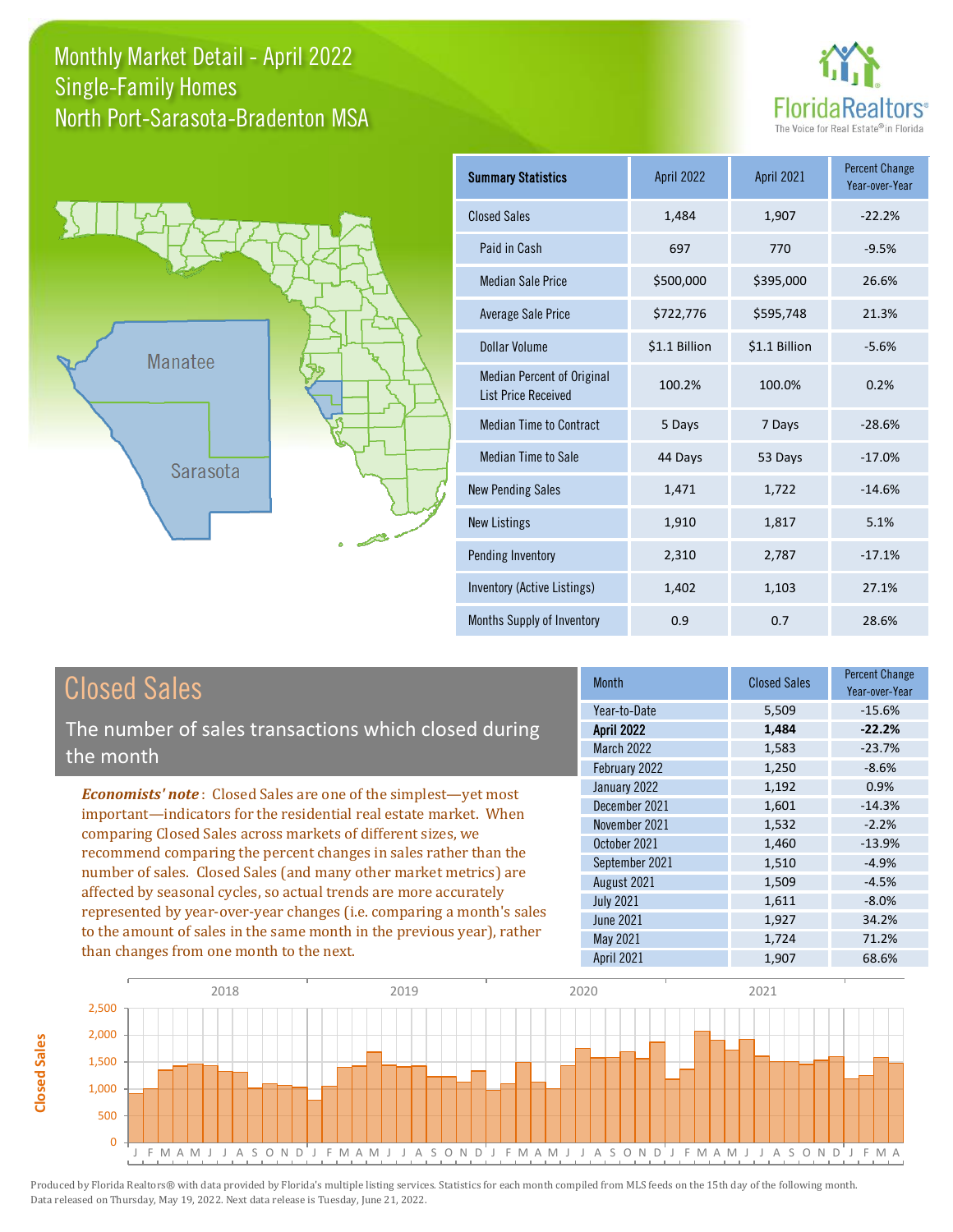

| Cash Sales                                                                     | <b>Month</b>      | <b>Cash Sales</b> | <b>Percent Change</b><br>Year-over-Year |
|--------------------------------------------------------------------------------|-------------------|-------------------|-----------------------------------------|
|                                                                                | Year-to-Date      | 2,471             | $-2.0%$                                 |
| The number of Closed Sales during the month in which                           | <b>April 2022</b> | 697               | $-9.5%$                                 |
| buyers exclusively paid in cash                                                | <b>March 2022</b> | 711               | $-11.1%$                                |
|                                                                                | February 2022     | 565               | 5.8%                                    |
|                                                                                | January 2022      | 498               | 19.4%                                   |
|                                                                                | December 2021     | 612               | 2.9%                                    |
| <b>Economists' note:</b> Cash Sales can be a useful indicator of the extent to | November 2021     | 642               | 32.9%                                   |
| which investors are participating in the market. Why? Investors are            | October 2021      | 569               | 13.3%                                   |
| far more likely to have the funds to purchase a home available up front,       | September 2021    | 643               | 40.1%                                   |
| whereas the typical homebuyer requires a mortgage or some other                | August 2021       | 618               | 46.4%                                   |
| form of financing. There are, of course, many possible exceptions, so          | <b>July 2021</b>  | 675               | 41.2%                                   |
| this statistic should be interpreted with care.                                | <b>June 2021</b>  | 833               | 134.0%                                  |



#### Cash Sales as a Percentage of Closed Sales

The percentage of Closed Sales during the month which were Cash Sales

*Economists' note* : This statistic is simply another way of viewing Cash Sales. The remaining percentages of Closed Sales (i.e. those not paid fully in cash) each month involved some sort of financing, such as mortgages, owner/seller financing, assumed loans, etc.

| <b>Month</b>      | <b>Percent of Closed</b> | <b>Percent Change</b> |
|-------------------|--------------------------|-----------------------|
|                   | Sales Paid in Cash       | Year-over-Year        |
| Year-to-Date      | 44.9%                    | 16.3%                 |
| <b>April 2022</b> | 47.0%                    | 16.3%                 |
| <b>March 2022</b> | 44.9%                    | 16.6%                 |
| February 2022     | 45.2%                    | 15.6%                 |
| January 2022      | 41.8%                    | 18.4%                 |
| December 2021     | 38.2%                    | 20.1%                 |
| November 2021     | 41.9%                    | 36.0%                 |
| October 2021      | 39.0%                    | 31.8%                 |
| September 2021    | 42.6%                    | 47.4%                 |
| August 2021       | 41.0%                    | 53.6%                 |
| <b>July 2021</b>  | 41.9%                    | 53.5%                 |
| <b>June 2021</b>  | 43.2%                    | 74.2%                 |
| May 2021          | 39.7%                    | 51.5%                 |
| <b>April 2021</b> | 40.4%                    | 43.3%                 |

May 2021 684 159.1%

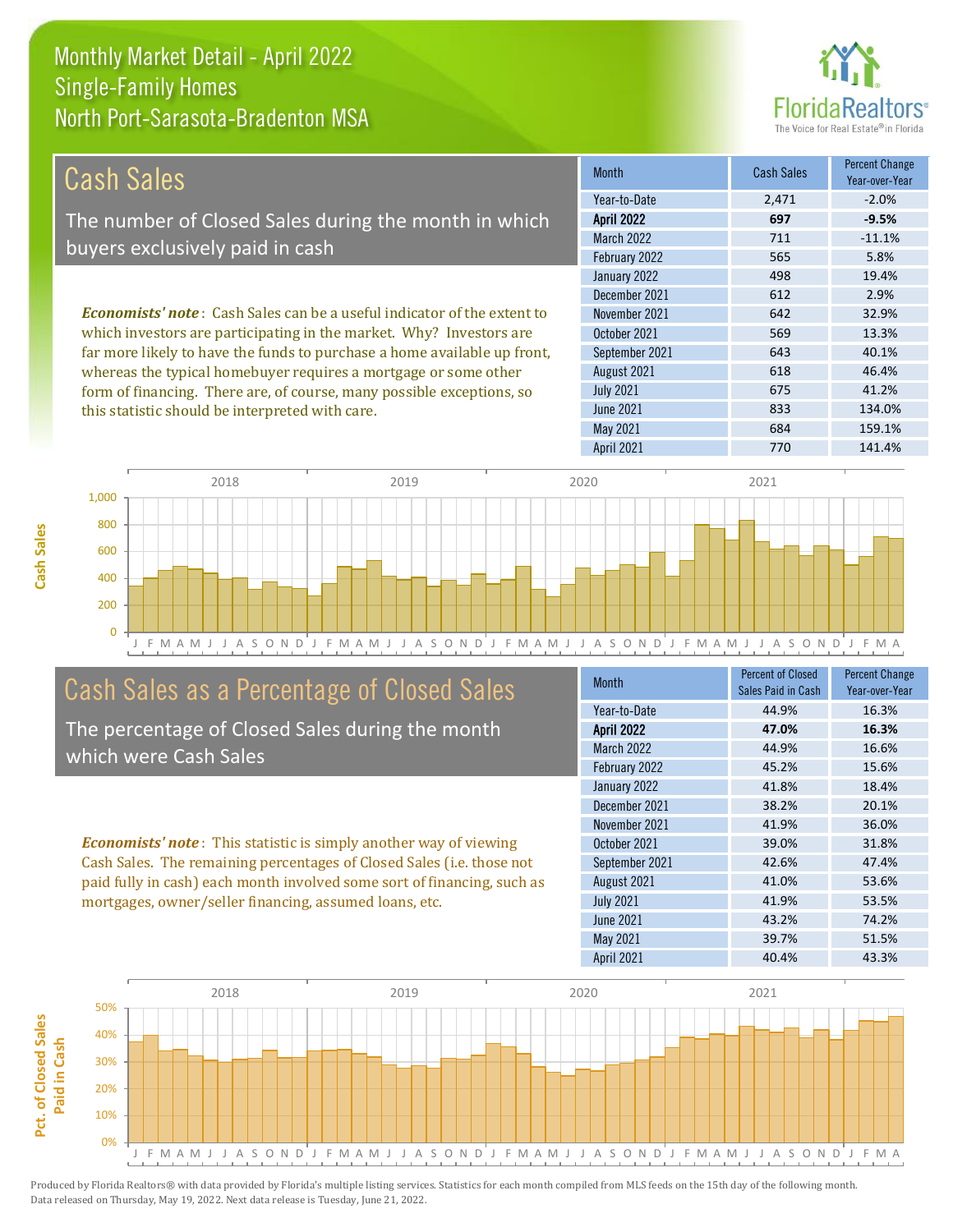

#### Month Median Sale Price Percent Change Year-over-Year April 2022 **\$500,000 26.6%** Year-to-Date \$485,000 27.6% September 2021 \$420,000 26.3% March 2022 **\$500,000** \$500,000 February 2022 \$458,450 23.9% November 2021 \$432,625 23.6% October 2021 \$415,389 18.1% January 2022 **\$470,000** \$470,000 32.4% December 2021 \$450,000 26.8% *Economists' note* : Median Sale Price is our preferred summary statistic for price activity because, unlike Average Sale Price, Median Sale Price is not sensitive to high sale prices for small numbers of homes that may not be characteristic of the market area. Keep in mind Median Sale Price The median sale price reported for the month (i.e. 50% of sales were above and 50% of sales were below)

that median price trends over time are not always solely caused by changes in the general value of local real estate. Median sale price only reflects the values of the homes that *sold* each month, and the mix of the types of homes that sell can change over time.

| Year-to-Date      | \$485,000 | 27.6% |
|-------------------|-----------|-------|
| <b>April 2022</b> | \$500,000 | 26.6% |
| <b>March 2022</b> | \$500,000 | 29.9% |
| February 2022     | \$458,450 | 23.9% |
| January 2022      | \$470,000 | 32.4% |
| December 2021     | \$450,000 | 26.8% |
| November 2021     | \$432,625 | 23.6% |
| October 2021      | \$415,389 | 18.1% |
| September 2021    | \$420,000 | 26.3% |
| August 2021       | \$409,900 | 20.6% |
| <b>July 2021</b>  | \$415,000 | 22.1% |
| June 2021         | \$402,500 | 27.8% |
| May 2021          | \$403,745 | 29.9% |
| <b>April 2021</b> | \$395,000 | 21.5% |



#### Average Sale Price

The average sale price reported for the month (i.e. total sales in dollars divided by the number of sales)

*Economists' note* : Usually, we prefer Median Sale Price over Average Sale Price as a summary statistic for home prices. However, Average Sale Price does have its uses—particularly when it is analyzed alongside the Median Sale Price. For one, the relative difference between the two statistics can provide some insight into the market for higher-end homes in an area.

| <b>Month</b>      | <b>Average Sale Price</b> | <b>Percent Change</b><br>Year-over-Year |
|-------------------|---------------------------|-----------------------------------------|
| Year-to-Date      | \$680,736                 | 21.2%                                   |
| <b>April 2022</b> | \$722,776                 | 21.3%                                   |
| <b>March 2022</b> | \$680,603                 | 18.2%                                   |
| February 2022     | \$659,423                 | 21.1%                                   |
| January 2022      | \$650,924                 | 30.2%                                   |
| December 2021     | \$612,896                 | 19.5%                                   |
| November 2021     | \$568,904                 | 12.5%                                   |
| October 2021      | \$580,582                 | 18.9%                                   |
| September 2021    | \$549,564                 | 18.9%                                   |
| August 2021       | \$566,610                 | 16.5%                                   |
| <b>July 2021</b>  | \$584,307                 | 27.5%                                   |
| <b>June 2021</b>  | \$590,051                 | 37.2%                                   |
| May 2021          | \$582,527                 | 45.7%                                   |
| <b>April 2021</b> | \$595,748                 | 40.9%                                   |



Produced by Florida Realtors® with data provided by Florida's multiple listing services. Statistics for each month compiled from MLS feeds on the 15th day of the following month. Data released on Thursday, May 19, 2022. Next data release is Tuesday, June 21, 2022.

**Average Sale Price**

**Average Sale Price**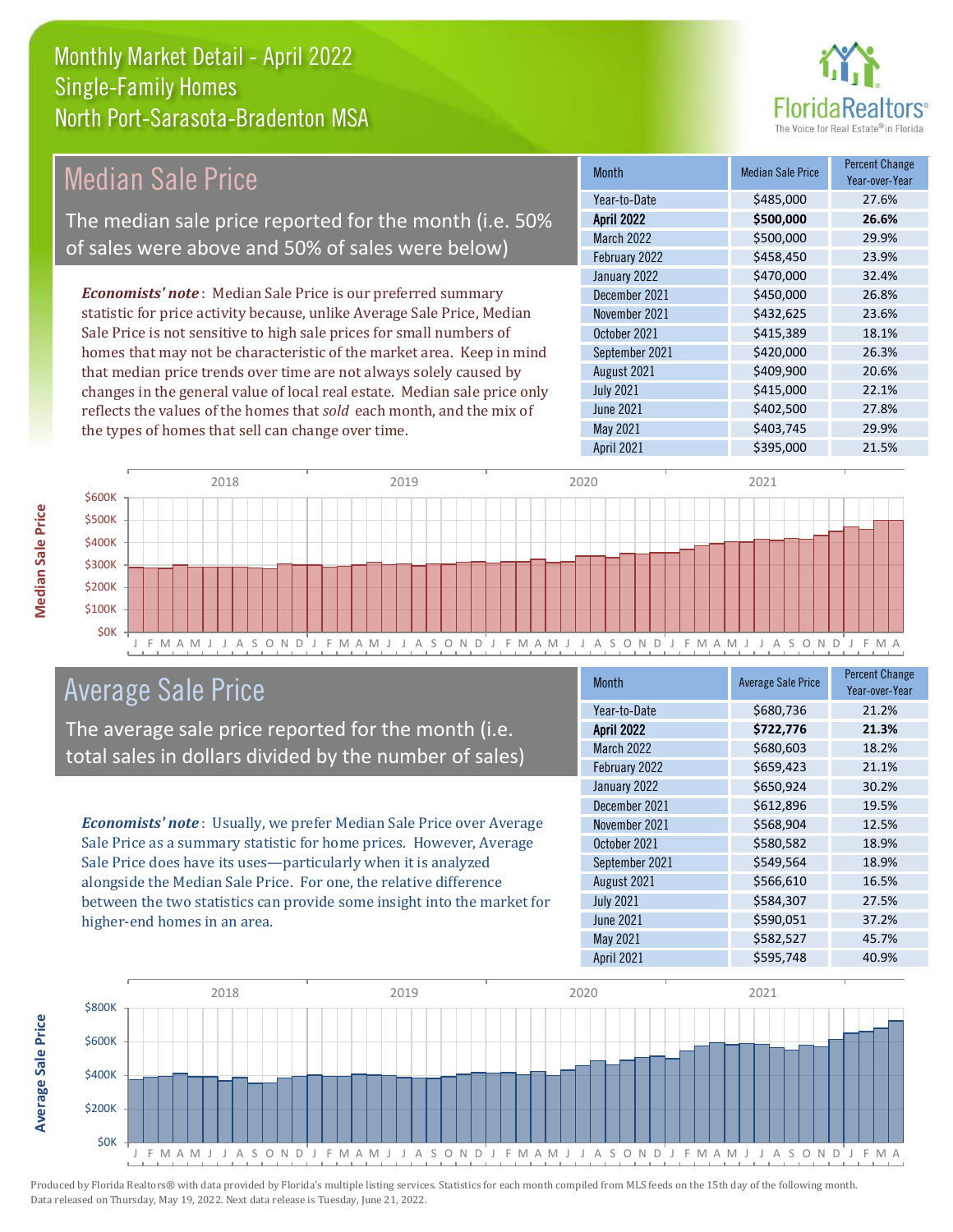#### Dollar Volume

The sum of the sale prices for all sales which closed during the month

*Economists' note* : Dollar Volume is simply the sum of all sale prices in a given time period, and can quickly be calculated by multiplying Closed Sales by Average Sale Price. It is a strong indicator of the health of the real estate industry in a market, and is of particular interest to real estate professionals, investors, analysts, and government agencies. Potential home sellers and home buyers, on the other hand, will likely be better served by paying attention to trends in the two components of Dollar Volume (i.e. sales and prices) individually.

| <b>Month</b>      | <b>Dollar Volume</b> | Percent Change<br>Year-over-Year |
|-------------------|----------------------|----------------------------------|
| Year-to-Date      | \$3.8 Billion        | 2.3%                             |
| <b>April 2022</b> | \$1.1 Billion        | $-5.6%$                          |
| March 2022        | \$1.1 Billion        | $-9.9%$                          |
| February 2022     | \$824.3 Million      | 10.7%                            |
| January 2022      | \$775.9 Million      | 31.4%                            |
| December 2021     | \$981.2 Million      | 2.4%                             |
| November 2021     | \$871.6 Million      | 10.0%                            |
| October 2021      | \$847.6 Million      | 2.4%                             |
| September 2021    | \$829.8 Million      | 13.1%                            |
| August 2021       | \$855.0 Million      | 11.3%                            |
| <b>July 2021</b>  | \$941.3 Million      | 17.2%                            |
| <b>June 2021</b>  | \$1.1 Billion        | 84.0%                            |
| May 2021          | \$1.0 Billion        | 149.5%                           |
| April 2021        | \$1.1 Billion        | 137.6%                           |



#### Median Percent of Original List Price Received

The median of the sale price (as a percentage of the original list price) across all properties selling during the month

*Economists' note* : The Median Percent of Original List Price Received is useful as an indicator of market recovery, since it typically rises as buyers realize that the market may be moving away from them and they need to match the selling price (or better it) in order to get a contract on the house. This is usually the last measure to indicate a market has shifted from down to up, so it is what we would call a *lagging* indicator.

| <b>Month</b>      | Med. Pct. of Orig.         | <b>Percent Change</b> |  |
|-------------------|----------------------------|-----------------------|--|
|                   | <b>List Price Received</b> | Year-over-Year        |  |
| Year-to-Date      | 100.0%                     | 0.0%                  |  |
| <b>April 2022</b> | 100.2%                     | 0.2%                  |  |
| <b>March 2022</b> | 100.0%                     | 0.0%                  |  |
| February 2022     | 100.0%                     | 1.1%                  |  |
| January 2022      | 100.0%                     | 1.8%                  |  |
| December 2021     | 100.0%                     | 1.7%                  |  |
| November 2021     | 100.0%                     | 1.7%                  |  |
| October 2021      | 100.0%                     | 2.0%                  |  |
| September 2021    | 100.0%                     | 2.6%                  |  |
| August 2021       | 100.0%                     | 2.6%                  |  |
| <b>July 2021</b>  | 100.0%                     | 3.5%                  |  |
| <b>June 2021</b>  | 100.0%                     | 4.0%                  |  |
| May 2021          | 100.0%                     | 3.8%                  |  |
| <b>April 2021</b> | 100.0%                     | 3.4%                  |  |



Produced by Florida Realtors® with data provided by Florida's multiple listing services. Statistics for each month compiled from MLS feeds on the 15th day of the following month. Data released on Thursday, May 19, 2022. Next data release is Tuesday, June 21, 2022.

Med. Pct. of Orig.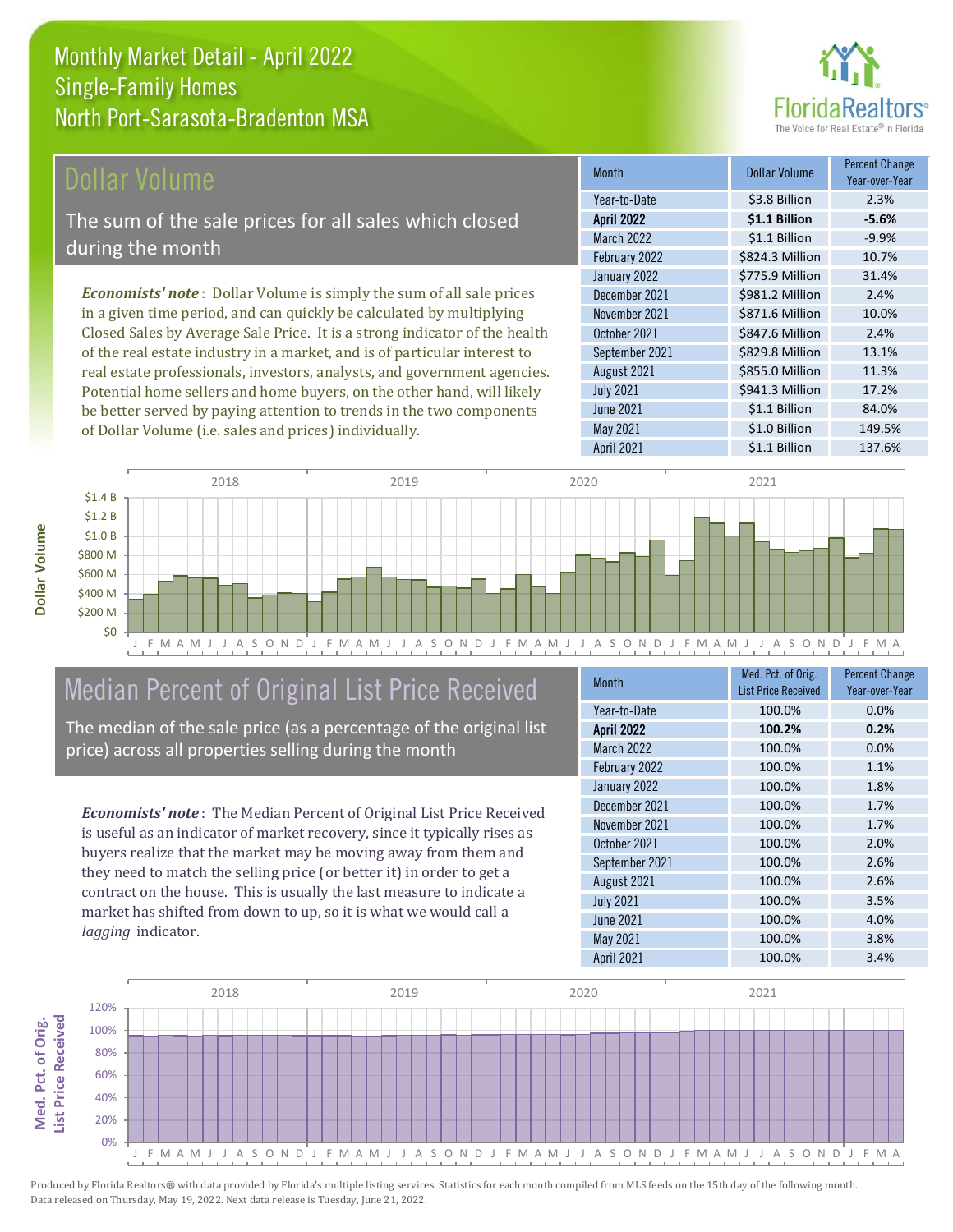

#### Median Time to Contract

The median number of days between the listing date and contract date for all Closed Sales during the month

*Economists' note* : Like Time to Sale, Time to Contract is a measure of the length of the home selling process calculated for sales which closed during the month. The difference is that Time to Contract measures the number of days between the initial listing of a property and the signing of the contract which eventually led to the closing of the sale. When the gap between Median Time to Contract and Median Time to Sale grows, it is usually a sign of longer closing times and/or declining numbers of cash sales.

| <b>Month</b>      | <b>Median Time to</b><br>Contract | <b>Percent Change</b><br>Year-over-Year |
|-------------------|-----------------------------------|-----------------------------------------|
| Year-to-Date      | 6 Days                            | $-50.0%$                                |
| <b>April 2022</b> | 5 Days                            | $-28.6%$                                |
| March 2022        | 5 Days                            | $-54.5%$                                |
| February 2022     | 6 Days                            | $-62.5%$                                |
| January 2022      | 7 Days                            | $-61.1%$                                |
| December 2021     | 7 Days                            | $-58.8%$                                |
| November 2021     | 7 Days                            | $-58.8%$                                |
| October 2021      | 6 Days                            | $-68.4%$                                |
| September 2021    | 7 Days                            | $-69.6%$                                |
| August 2021       | 5 Days                            | $-83.3%$                                |
| <b>July 2021</b>  | 6 Days                            | $-87.0%$                                |
| <b>June 2021</b>  | 5 Days                            | $-91.2%$                                |
| May 2021          | 6 Days                            | $-82.9%$                                |
| April 2021        | 7 Days                            | $-76.7%$                                |



#### Median Time to Sale

**Median Time to** 

**Median Time to** 

The median number of days between the listing date and closing date for all Closed Sales during the month

*Economists' note* : Time to Sale is a measure of the length of the home selling process, calculated as the number of days between the initial listing of a property and the closing of the sale. *Median* Time to Sale is the amount of time the "middle" property selling this month was on the market. That is, 50% of homes selling this month took *less* time to sell, and 50% of homes took *more* time to sell. Median Time to Sale gives a more accurate picture than Average Time to Sale, which can be skewed upward by small numbers of properties taking an abnormally long time to sell.

| <b>Month</b>      | <b>Median Time to Sale</b> | <b>Percent Change</b><br>Year-over-Year |
|-------------------|----------------------------|-----------------------------------------|
| Year-to-Date      | 45 Days                    | $-22.4%$                                |
| <b>April 2022</b> | 44 Days                    | $-17.0%$                                |
| <b>March 2022</b> | 42 Days                    | $-23.6%$                                |
| February 2022     | 43 Days                    | $-31.7%$                                |
| January 2022      | 51 Days                    | $-22.7%$                                |
| December 2021     | 47 Days                    | $-24.2%$                                |
| November 2021     | 48 Days                    | $-23.8%$                                |
| October 2021      | 47 Days                    | $-29.9%$                                |
| September 2021    | 47 Days                    | $-32.9%$                                |
| August 2021       | 47 Days                    | $-39.0%$                                |
| <b>July 2021</b>  | 48 Days                    | $-49.5%$                                |
| <b>June 2021</b>  | 48 Days                    | $-53.4%$                                |
| May 2021          | 50 Days                    | $-39.8%$                                |
| <b>April 2021</b> | 53 Days                    | $-30.3%$                                |

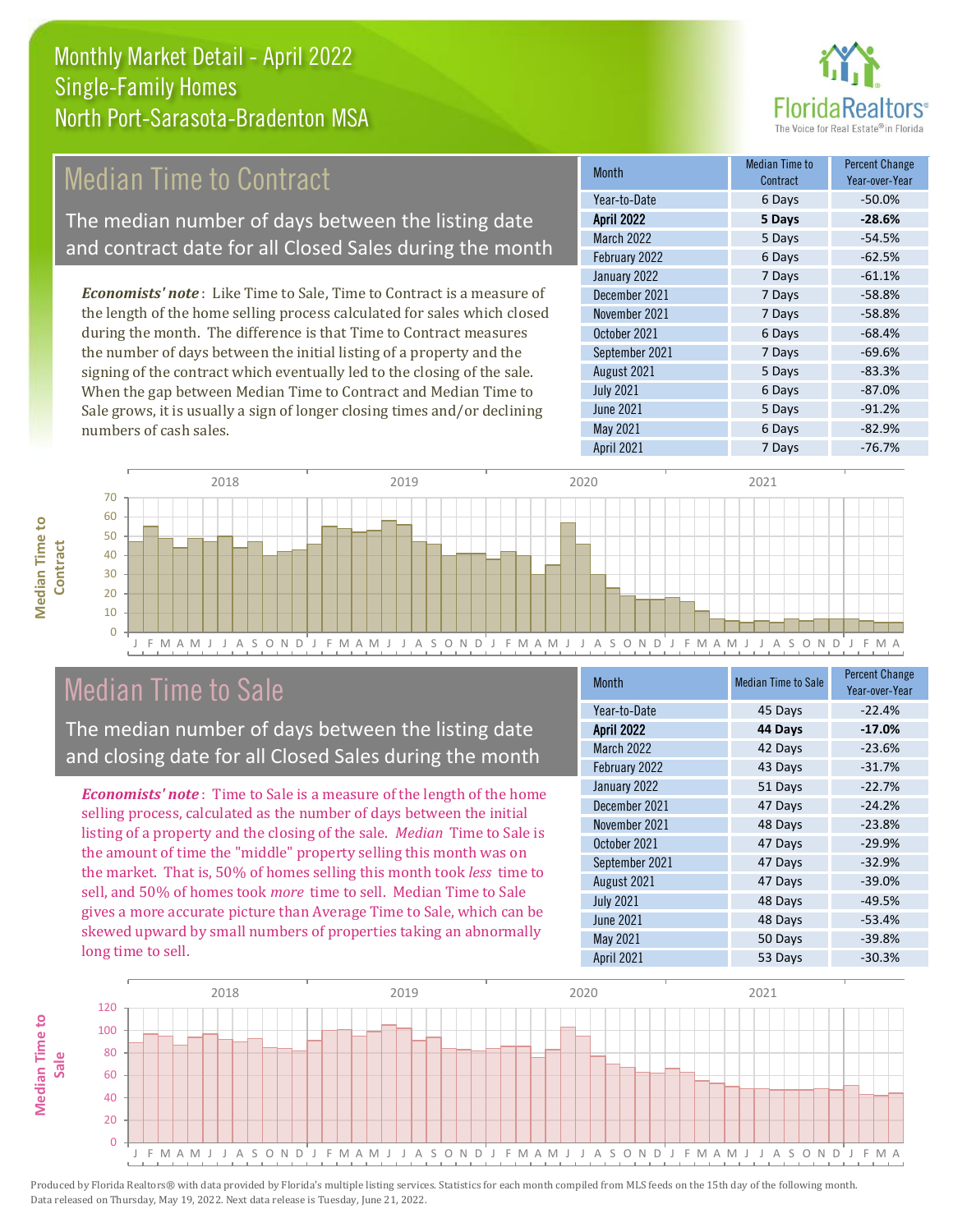

| <b>New Pending Sales</b>                                                       | <b>Month</b>      | <b>New Pending Sales</b> | <b>Percent Change</b><br>Year-over-Year |
|--------------------------------------------------------------------------------|-------------------|--------------------------|-----------------------------------------|
|                                                                                | Year-to-Date      | 5,843                    | $-20.4%$                                |
| The number of listed properties that went under                                | <b>April 2022</b> | 1,471                    | $-14.6%$                                |
|                                                                                | <b>March 2022</b> | 1,530                    | $-20.5%$                                |
| contract during the month                                                      | February 2022     | 1,386                    | $-23.4%$                                |
|                                                                                | January 2022      | 1,456                    | $-22.6%$                                |
| <b>Economists' note</b> : Because of the typical length of time it takes for a | December 2021     | 1,130                    | $-14.5%$                                |
| sale to close, economists consider Pending Sales to be a decent                | November 2021     | 1,336                    | $-9.5%$                                 |
| indicator of potential future Closed Sales. It is important to bear in         | October 2021      | 1,528                    | $-9.9%$                                 |
| mind, however, that not all Pending Sales will be closed successfully.         | September 2021    | 1,375                    | $-16.2%$                                |
| So, the effectiveness of Pending Sales as a future indicator of Closed         | August 2021       | 1,468                    | $-16.4%$                                |
| Sales is susceptible to changes in market conditions such as the               | <b>July 2021</b>  | 1,334                    | $-25.3%$                                |



### New Listings

**New Listings**

**Pending Sales**

Pending Sales

distressed properties for sale.

The number of properties put onto the market during the month

availability of financing for homebuyers and the inventory of

*Economists' note* : New Listings tend to rise in delayed response to increasing prices, so they are often seen as a lagging indicator of market health. As prices rise, potential sellers raise their estimations of value—and in the most recent cycle, rising prices have freed up many potential sellers who were previously underwater on their mortgages. Note that in our calculations, we take care to not include properties that were recently taken off the market and quickly relisted, since these are not really *new* listings.

| Month             | <b>New Listings</b> | <b>Percent Change</b><br>Year-over-Year |
|-------------------|---------------------|-----------------------------------------|
| Year-to-Date      | 6,886               | 2.7%                                    |
| <b>April 2022</b> | 1,910               | 5.1%                                    |
| <b>March 2022</b> | 1,942               | 4.2%                                    |
| February 2022     | 1,511               | $-0.4%$                                 |
| January 2022      | 1,523               | 1.2%                                    |
| December 2021     | 1,204               | $-8.8%$                                 |
| November 2021     | 1,412               | $-2.1%$                                 |
| October 2021      | 1,604               | $-10.1%$                                |
| September 2021    | 1,575               | $-3.7%$                                 |
| August 2021       | 1,692               | 2.3%                                    |
| <b>July 2021</b>  | 1,696               | 3.0%                                    |
| <b>June 2021</b>  | 1,699               | 23.0%                                   |
| May 2021          | 1,734               | 27.1%                                   |
| April 2021        | 1,817               | 80.4%                                   |

June 2021 1,522 -15.5%<br>May 2021 1,640 4.2% May 2021 1,640 1,640 4.2%

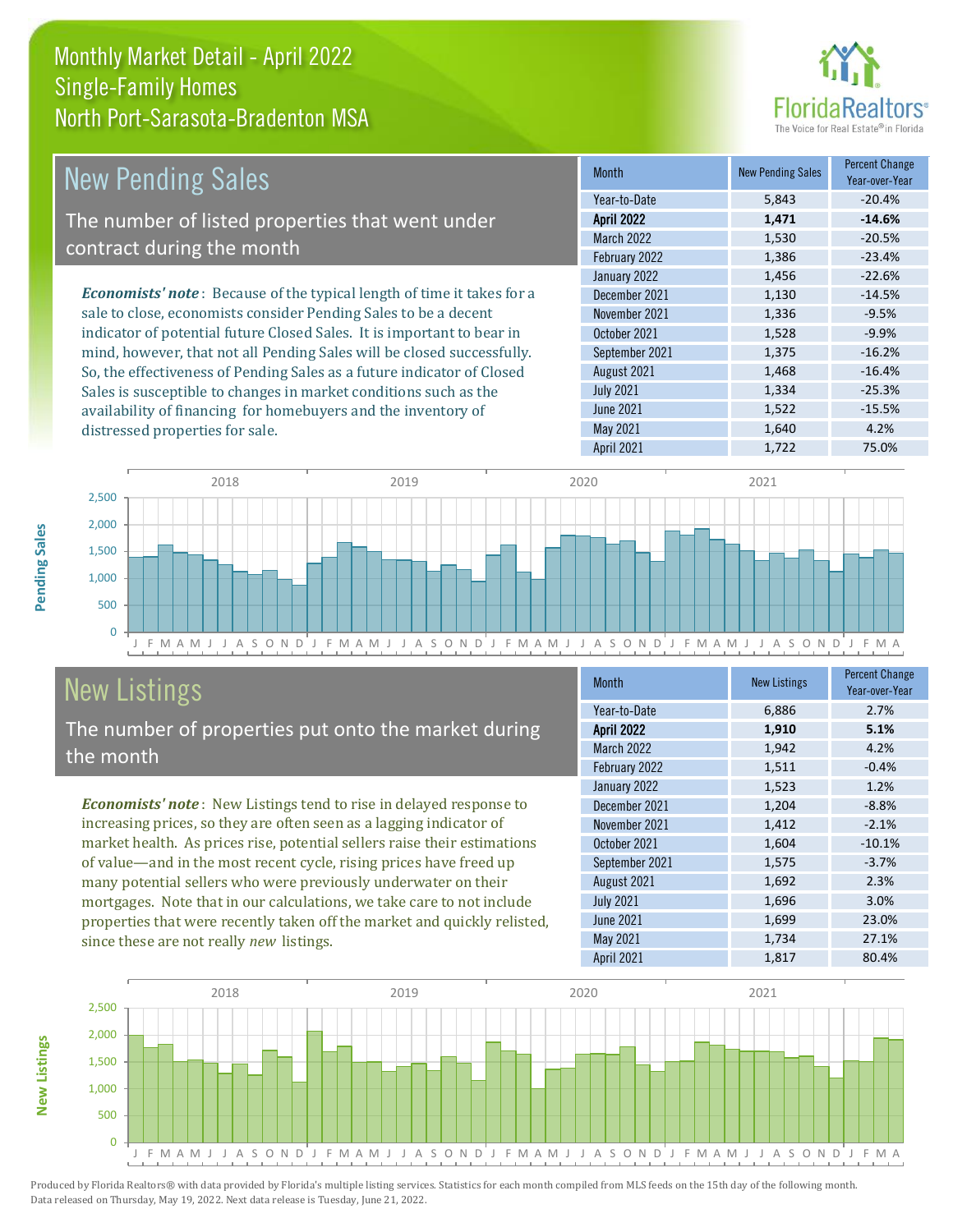#### Monthly Market Detail - April 2022 North Port-Sarasota-Bradenton MSA Single-Family Homes



## Inventory (Active Listings)

The number of property listings active at the end of the month

*Economists' note* : There are a number of ways to define and calculate Inventory. Our method is to simply count the number of active listings on the last day of the month, and hold this number to compare with the same month the following year. Inventory rises when New Listings are outpacing the number of listings that go off-market (regardless of whether they actually sell). Likewise, it falls when New Listings aren't keeping up with the rate at which homes are going off-market.

| <b>Month</b>             | Inventory | <b>Percent Change</b><br>Year-over-Year |
|--------------------------|-----------|-----------------------------------------|
| <b>YTD (Monthly Avg)</b> | 1,097     | $-16.8%$                                |
| <b>April 2022</b>        | 1,402     | 27.1%                                   |
| <b>March 2022</b>        | 1,121     | $-2.3%$                                 |
| February 2022            | 906       | $-31.7%$                                |
| January 2022             | 957       | $-43.6%$                                |
| December 2021            | 1,024     | $-53.1%$                                |
| November 2021            | 1,176     | $-50.4%$                                |
| October 2021             | 1,286     | $-49.7%$                                |
| September 2021           | 1,350     | $-48.0%$                                |
| August 2021              | 1,325     | $-52.0%$                                |
| <b>July 2021</b>         | 1,293     | $-56.8%$                                |
| <b>June 2021</b>         | 1,081     | $-67.0%$                                |
| <b>May 2021</b>          | 1,082     | $-72.2%$                                |
| <b>April 2021</b>        | 1,103     | $-74.8%$                                |



#### Months Supply of Inventory

An estimate of the number of months it will take to deplete the current Inventory given recent sales rates

*Economists' note* : MSI is a useful indicator of market conditions. The benchmark for a balanced market (favoring neither buyer nor seller) is 5.5 months of inventory. Anything higher is traditionally a buyers' market, and anything lower is a sellers' market. There is no single accepted way of calculating MSI. A common method is to divide current Inventory by the most recent month's Closed Sales count, but this count is a usually poor predictor of future Closed Sales due to seasonal cycles. To eliminate seasonal effects, we use the 12-month average of monthly Closed Sales instead.

| Month                    | <b>Months Supply</b> | <b>Percent Change</b><br>Year-over-Year |
|--------------------------|----------------------|-----------------------------------------|
| <b>YTD (Monthly Avg)</b> | 0.7                  | $-22.2%$                                |
| <b>April 2022</b>        | 0.9                  | 28.6%                                   |
| <b>March 2022</b>        | 0.7                  | $-12.5%$                                |
| February 2022            | 0.6                  | $-33.3%$                                |
| January 2022             | 0.6                  | $-50.0%$                                |
| December 2021            | 0.6                  | $-60.0%$                                |
| November 2021            | 0.7                  | $-58.8%$                                |
| October 2021             | 0.8                  | $-57.9%$                                |
| September 2021           | 0.8                  | $-60.0%$                                |
| August 2021              | 0.8                  | $-63.6%$                                |
| <b>July 2021</b>         | 0.8                  | $-66.7%$                                |
| <b>June 2021</b>         | 0.6                  | $-76.9%$                                |
| May 2021                 | 0.7                  | $-77.4%$                                |
| <b>April 2021</b>        | 0.7                  | $-79.4%$                                |

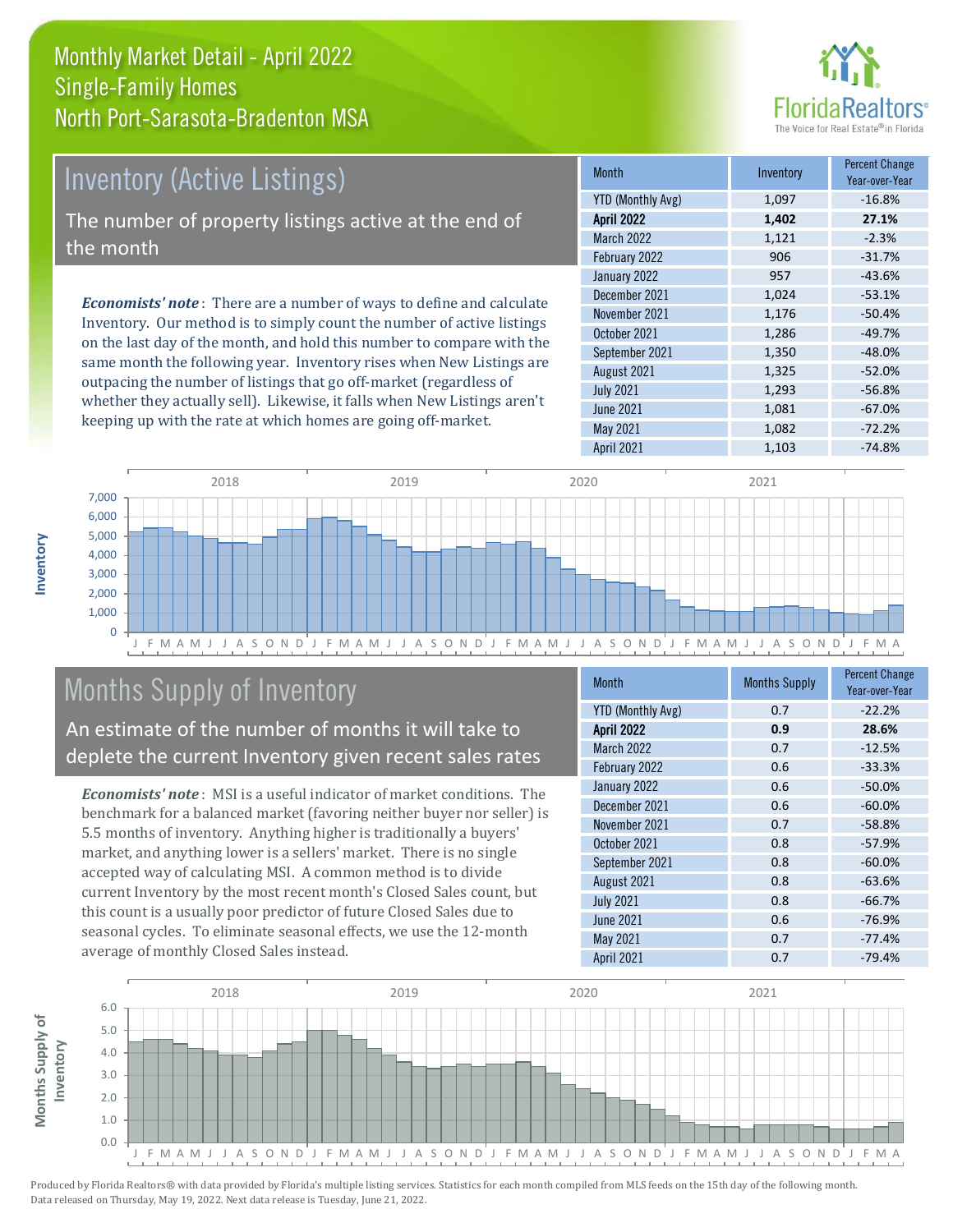# **FloridaRealtors**

#### Closed Sales by Sale Price

The number of sales transactions which closed during the month

*Economists' note:* Closed Sales are one of the simplest—yet most important—indicators for the residential real estate market. When comparing Closed Sales across markets of different sizes, we recommend comparing the percent changes in sales rather than the number of sales. Closed Sales (and many other market metrics) are affected by seasonal cycles, so actual trends are more accurately represented by year-over-year changes (i.e. comparing a month's sales to the amount of sales in the same month in the previous year), rather than changes from one month to the next.





#### Median Time to Contract by Sale Price The median number of days between the listing date and contract date for all Closed Sales during the month

*Economists' note* : Like Time to Sale, Time to Contract is a measure of the length of the home selling process calculated for sales which closed during the month. The difference is that Time to Contract measures the number of days between the initial listing of a property and the signing of the contract which eventually led to the closing of the sale. When the gap between Median Time to Contract and Median Time to Sale grows, it is usually a sign of longer closing times and/or declining numbers of cash sales.

| Sale Price            | Median Time to<br>Contract | <b>Percent Change</b><br>Year-over-Year |
|-----------------------|----------------------------|-----------------------------------------|
| Less than \$50,000    | (No Sales)                 | N/A                                     |
| \$50,000 - \$99,999   | 44 Days                    | $-49.4%$                                |
| $$100,000 - $149,999$ | 4 Days                     | $-75.0%$                                |
| $$150,000 - $199,999$ | 11 Days                    | 22.2%                                   |
| \$200,000 - \$249,999 | 9 Days                     | 0.0%                                    |
| \$250,000 - \$299,999 | 9 Days                     | 28.6%                                   |
| \$300,000 - \$399,999 | 5 Days                     | $-28.6%$                                |
| \$400,000 - \$599,999 | 5 Days                     | $-16.7%$                                |
| \$600,000 - \$999,999 | 5 Days                     | $-28.6%$                                |
| \$1,000,000 or more   | 6 Days                     | $-76.9%$                                |



**Median Time to Contract Median Time to Contract**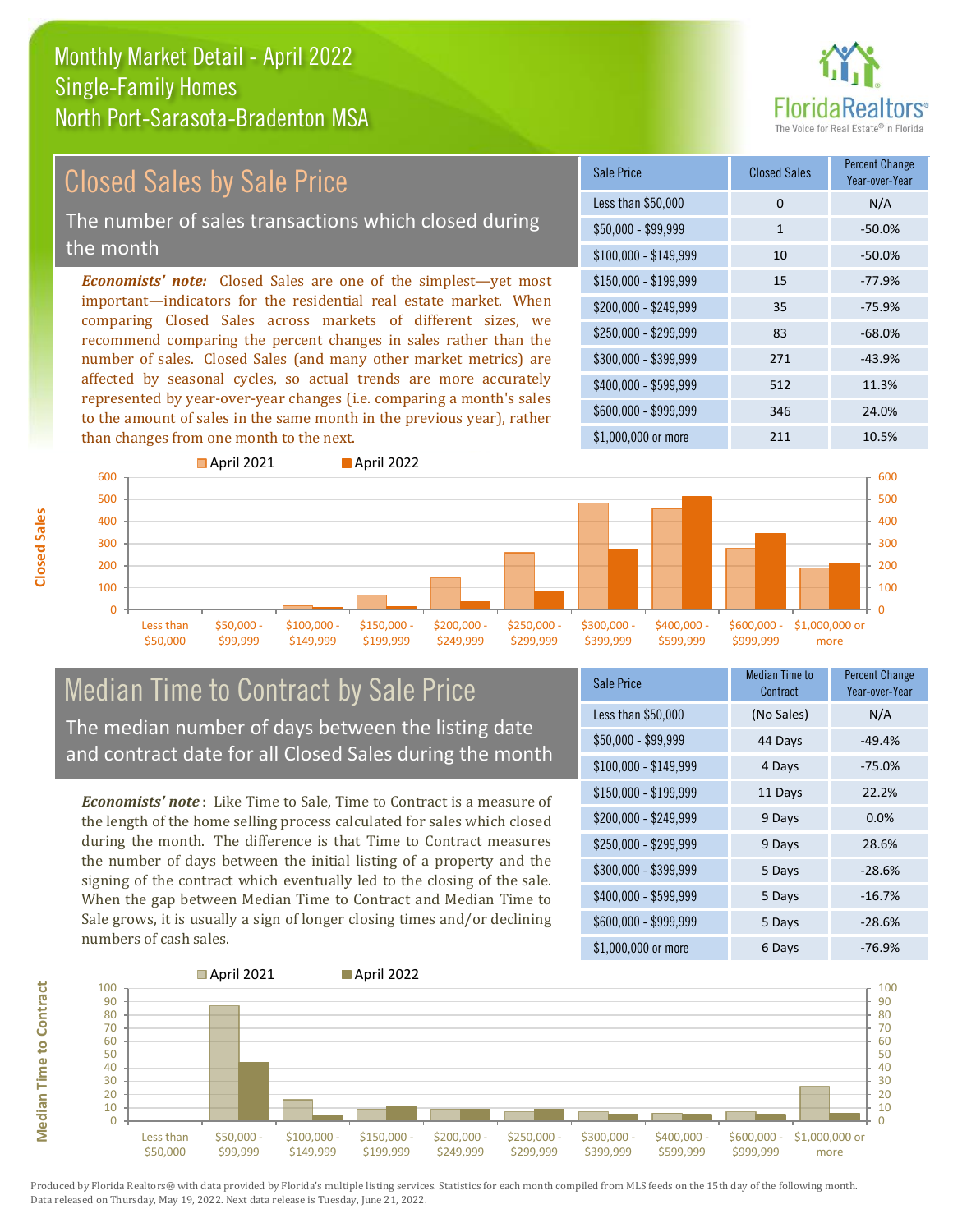

## New Listings by Initial Listing Price

The number of properties put onto the market during the month

*Economists' note:* New Listings tend to rise in delayed response to increasing prices, so they are often seen as a lagging indicator of market health. As prices rise, potential sellers raise their estimations of value—and in the most recent cycle, rising prices have freed up many potential sellers who were previously underwater on their mortgages. Note that in our calculations, we take care to not include properties that were recently taken off the market and quickly relisted, since these are not really *new* listings.





#### Inventory by Current Listing Price The number of property listings active at the end of the month

*Economists' note* : There are a number of ways to define and calculate Inventory. Our method is to simply count the number of active listings on the last day of the month, and hold this number to compare with the same month the following year. Inventory rises when New Listings are outpacing the number of listings that go off-market (regardless of whether they actually sell). Likewise, it falls when New Listings aren't keeping up with the rate at which homes are going off-market.

| <b>Current Listing Price</b> | Inventory | Percent Change<br>Year-over-Year |
|------------------------------|-----------|----------------------------------|
| Less than \$50,000           | 0         | $-100.0%$                        |
| $$50,000 - $99,999$          | 0         | $-100.0%$                        |
| $$100,000 - $149,999$        | 2         | $-75.0%$                         |
| $$150,000 - $199,999$        | 11        | $-68.6%$                         |
| \$200,000 - \$249,999        | 21        | $-75.9%$                         |
| \$250,000 - \$299,999        | 46        | $-54.0%$                         |
| \$300,000 - \$399,999        | 158       | $-23.7%$                         |
| \$400,000 - \$599,999        | 371       | 80.1%                            |
| \$600,000 - \$999,999        | 364       | 104.5%                           |
| \$1,000,000 or more          | 429       | 53.8%                            |



**New Listings**

**Inventory**